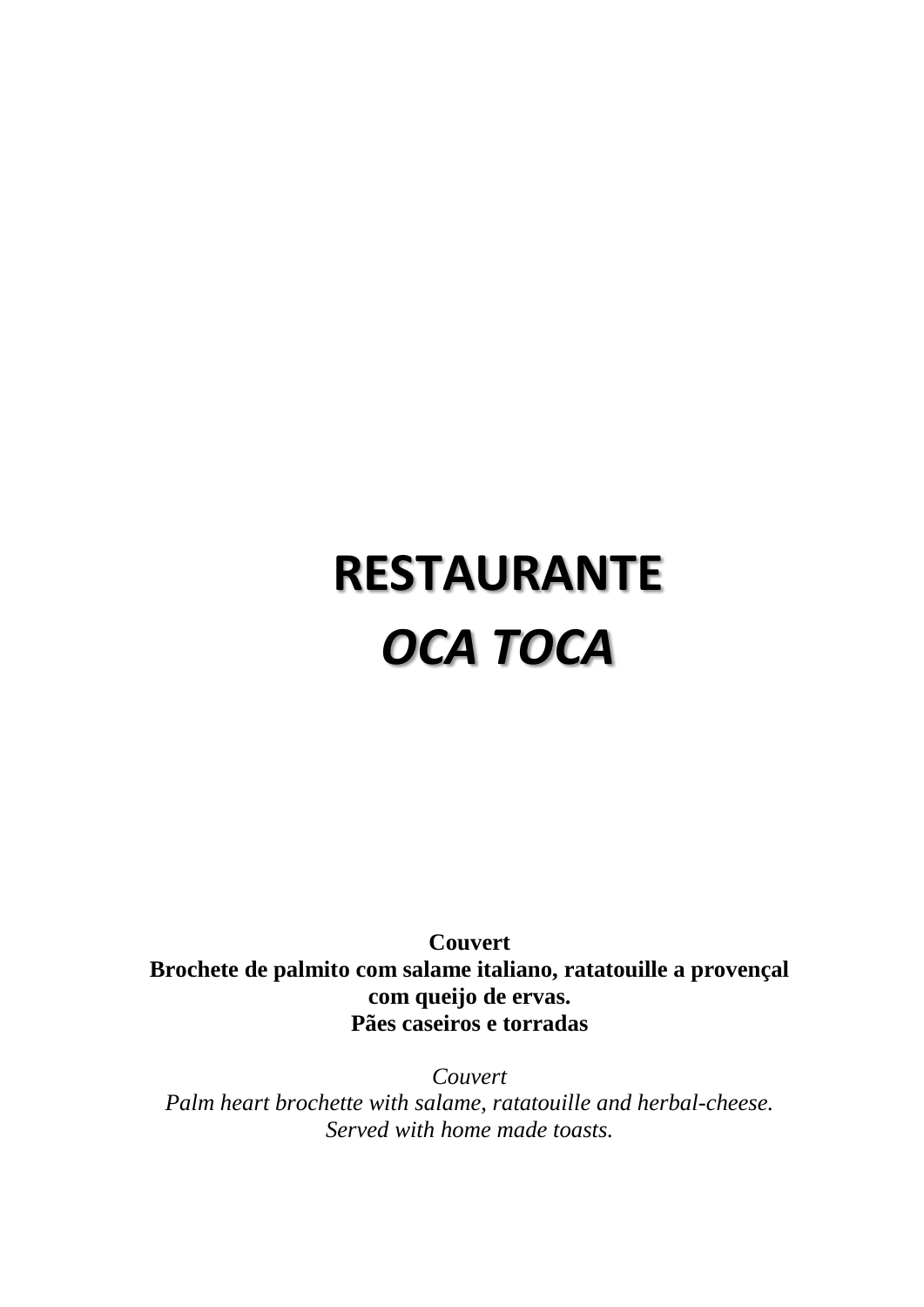## **ENTRADAS** *STARTERS*

**0003 Gaspacho de melão e iogurte caseiro com toque de pimenta dedo de moça, acompanhada de rolinhos de camarão e manjericão do jardim**

*Melon and yogurt gaspacho (cold soup) with a touch of soft pepper, served with shrimp rolls and fresh garden basil*

**0004 Tartar de atum fresco temperado com tapenade de azeitonas e alcaparras, óleo de gergelim, sob torre de torradas e mini salada**

*Fresh tuna tartar seasoned with black olive pátê, olive oil and capers, sesame oil. Served with toasts and rocket salad.*

 *\* Consulte a disponibilidade/ Ask for availability*

**0005 Carpaccio de polvo temperado com pesto de rúcula e azeite de ostras, geléia agridoce de abacaxi, gergelim ralado acompanhado de folhas de rúcula, torradas e caviar de maracujá**

*Octopus carpaccio seadoned with rocket pesto, oysters olive oil, grated sesame and bittersweet pineapple jam. Served with rocket salad, toasts and passion fruit caviaraba*

**0006 Crocante de moqueca de siri guarnecida com creme de curry e coco fresco, mini salada de folhas, mix de azeites temperados e caviar de aceto balsâmico**

> *Crunchy crab sticks served with curry and fresh coconut cream and balsamic caviar*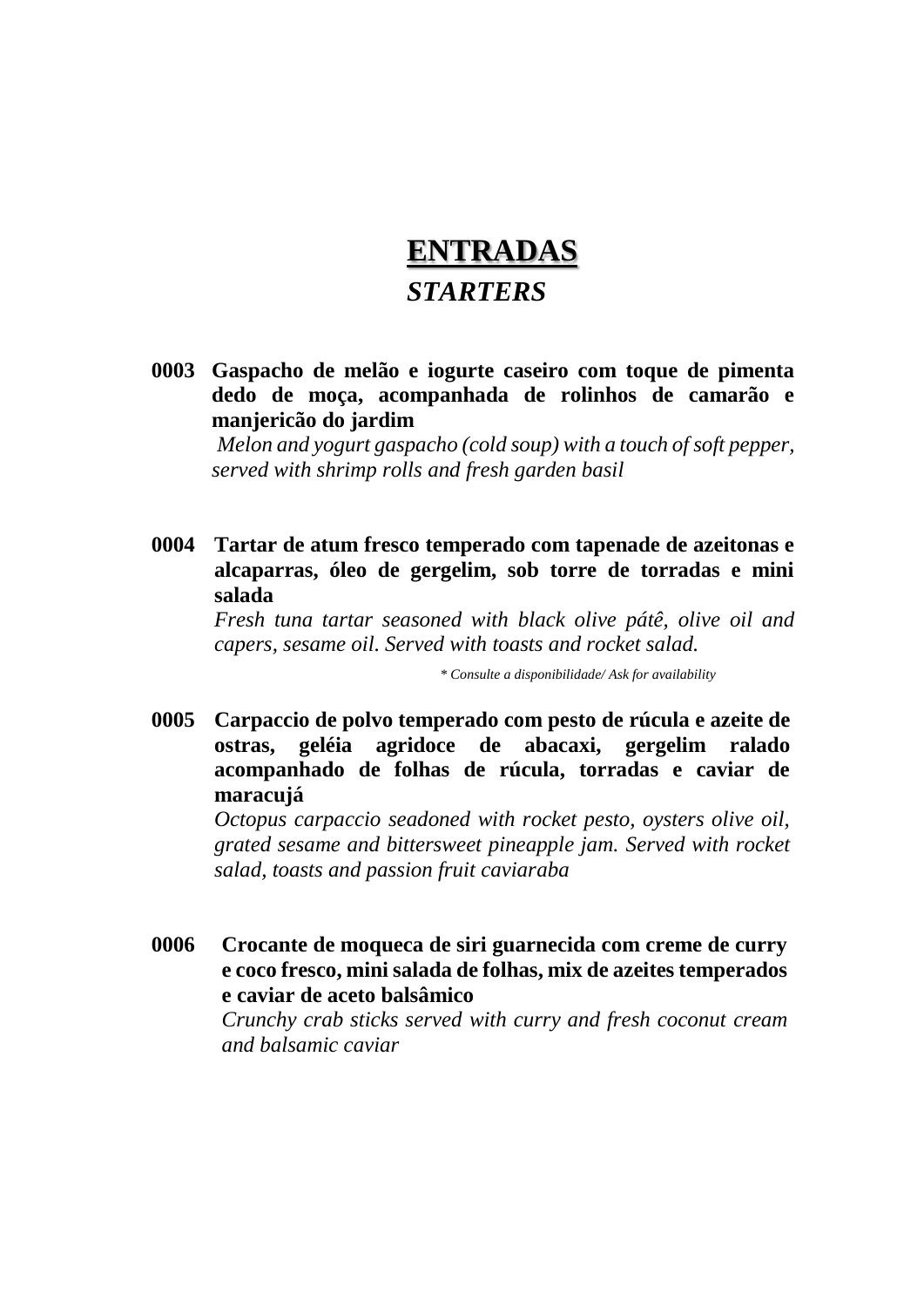## **SALADAS**  *SALADS*

- **0007 Toca de folhas verdes com lâminas de pera, legumes marinados e queijo de ervas ao vinagrete de vinho tinto**  *Green salad with sliced pears, grilled vegetables and cream cheese seasoned with red wine vinaigrette*
- **2287 Salada caprese cremosa acompanhada de camarões no vapor R\$ 45,00** *Creamy caprese salad with shrimp*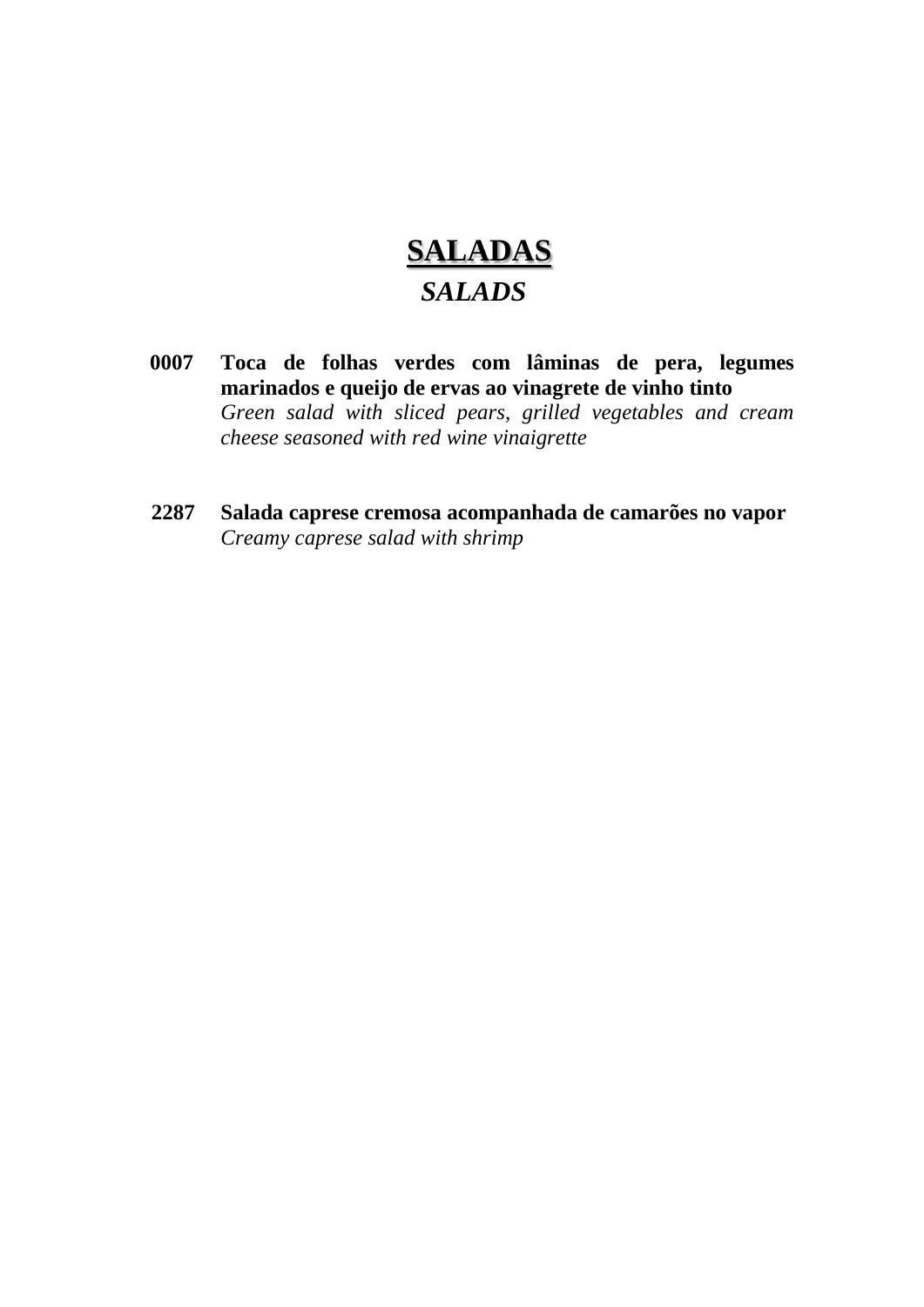### **PRATOS REGIONAIS** *LOCAL DISHES*

- **0010 Peixe grelhado na folha de bananeira, recheado com farofa de camarão e banana, acompanhado de arroz com coco fresco e vinagre de trio de pimentas** *Grilled fish wrapped in a banana leaf, stuffed with banana and shrimps 'farofa' (manioc flour toasted in butter), served with fresh coconut rice.*
- **0017 Medalhão de carne de sol artesanal grelhado e recheado com queijo coalho assado, acompanhado por creme de macaxeira e farofa de feijão verde com bacon** *Home-made sun dried beef served with coalho cheese (brazilian cheese), manioc purée and green beans and bacon 'farofa' (manioc flour toasted in butter)*
- **0019 Rabada em tempero exclusivo finalizada em braseé acompanhada por risoto de rabada e molho pesto de rúcula.** *Oxtail served with its own risotto accompanied with rocket sauce*
- **0015 Assadeira de frutos do mar, legumes e frutas grelhados e azeite aromatizado guarnecido com arroz de brócolis (2 pessoas) - Tempo de preparo: 60 min**

*Seafood roasting pan with grilled fruits and vegetables. Served with broccoli rice (sized for two) – Preparation:60 min*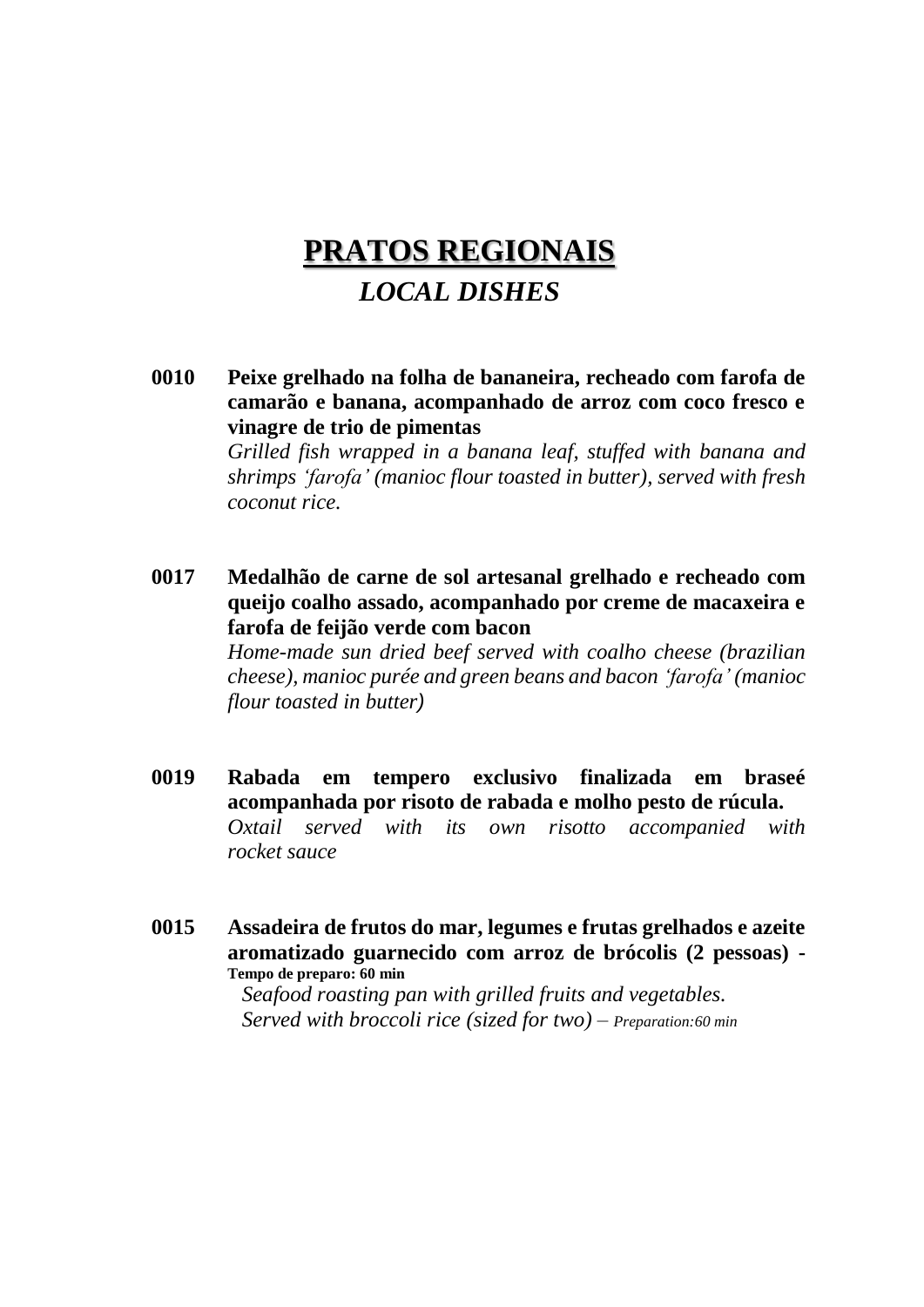### **PEIXES E FRUTOS DO MAR**  *SEAFOOD*

- **0009 Peixe assado em crosta de coco em cama de Shitake e Shimeji frescos com favas** *Roasted fish in coconut baked crust sided with fresh shitake, shimeji and brazilian beans*
- **0011 Peixe assado coberto por castanhas caramelizadas, purê de mandioquinha e molho de limão siciliano e coco** *Roasted fish covered by caramelized nuts on a light lime and coconut sauce, served with baroa potato*
- **0012 Lombo de atum fresco selado sobre couscous marroquino vermelho e molho ponzu ao mel de engenho e agridoce de abacaxi**

*\** **Consulte a disponibilidade** *Pan-seared tuna with red couscous, ponzu sauce, regional honey and bittersweet pineapple jam*

 *\* Ask for availability*

- **0013** Camarão ao shoyu com chutney de abacaxi e arroz jasmine *Grilled shrimps with soy sauce served with pineapple chutney and jasmine rice*
- **2156 Risoto de camarão com rúcula R\$ 81,00** *Shrimp with rocket risotto*
- **0014 Sticks de camarão grelhado no capim santo e molho de mexilhões e cuscuz marroquino** *Grilled shrimps with mussel sauce accompanied by couscous*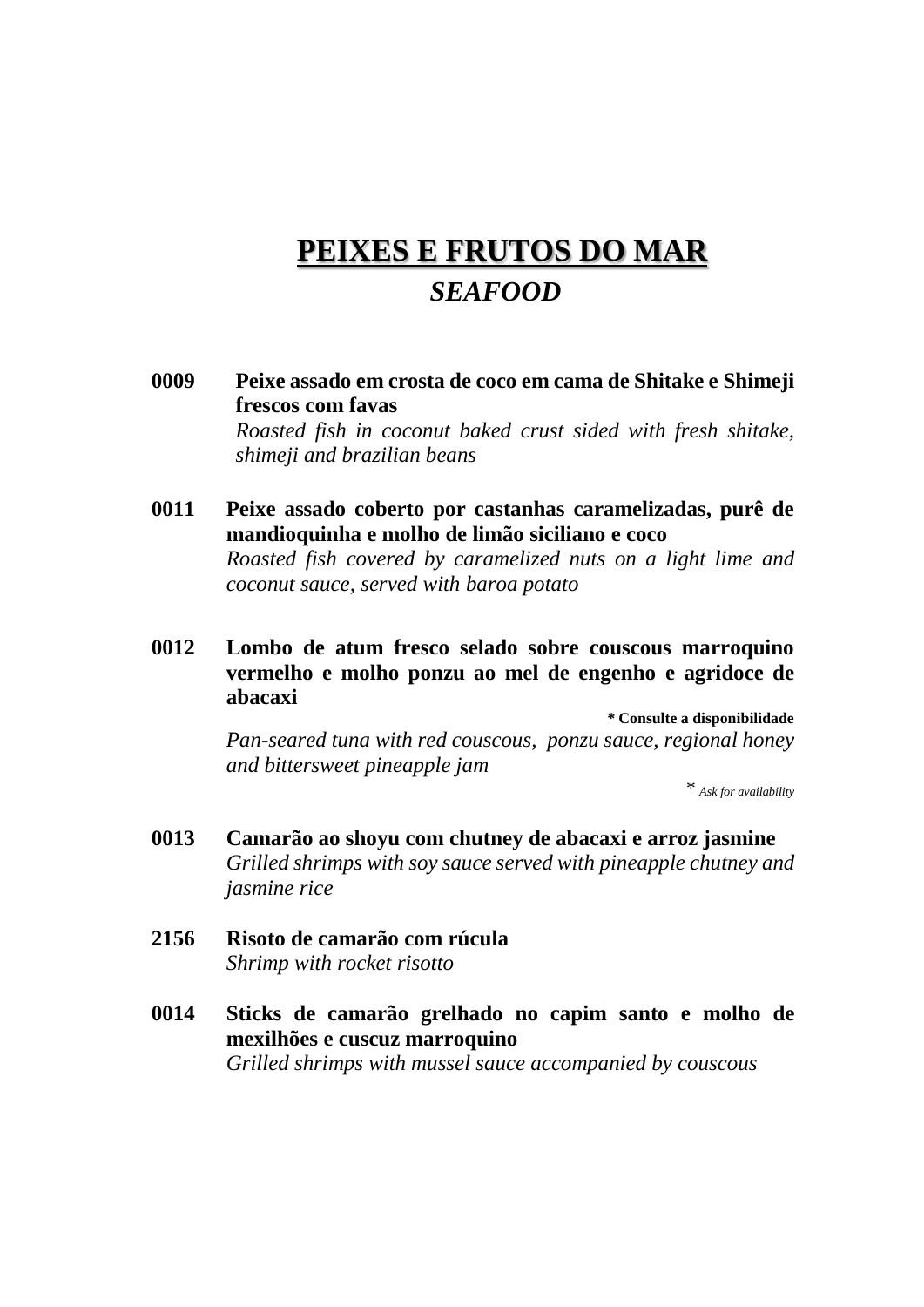## **CARNES E AVES**

#### *MEAT*

**0016 Filet recheado com trio de tomates assados ao molho de vinho tinto, acompanha risoto de Shitake e Shimeji frescos**

> *Filet Mignon with chopped tomatoes on red-wine reduction served with fresh mushrooms risotto*

**0018 Paleta de cordeiro assada em baixa temperatura e caramelizada ao forno acompanhada de molho de vinho tinto e farofa amarela com bacon (para 2 pessoas)**

> *Slowly roasted lamb leg, caramelized in red wine sauce, served with 'farofa' (manioc flour toasted in butter) (sized for two)*

- **0020 Pato confit sobre tabule de frutas secas e purê de batata doce com cenoura ao perfume de gengibre e redução de pitanga** *Duck confit with 'pitanga' (surinam cherry) sauce on dried fruits tabule served with carrots, sweet potato and ginger purée*
- **0021 Frango rôti recheado com farofa de amêndoas, acompanhado de purê de mandioquinha defumado e alho assado** *Grilled chicken leg stuffed with almond crumble served with baroa potato purée and grilled garlic*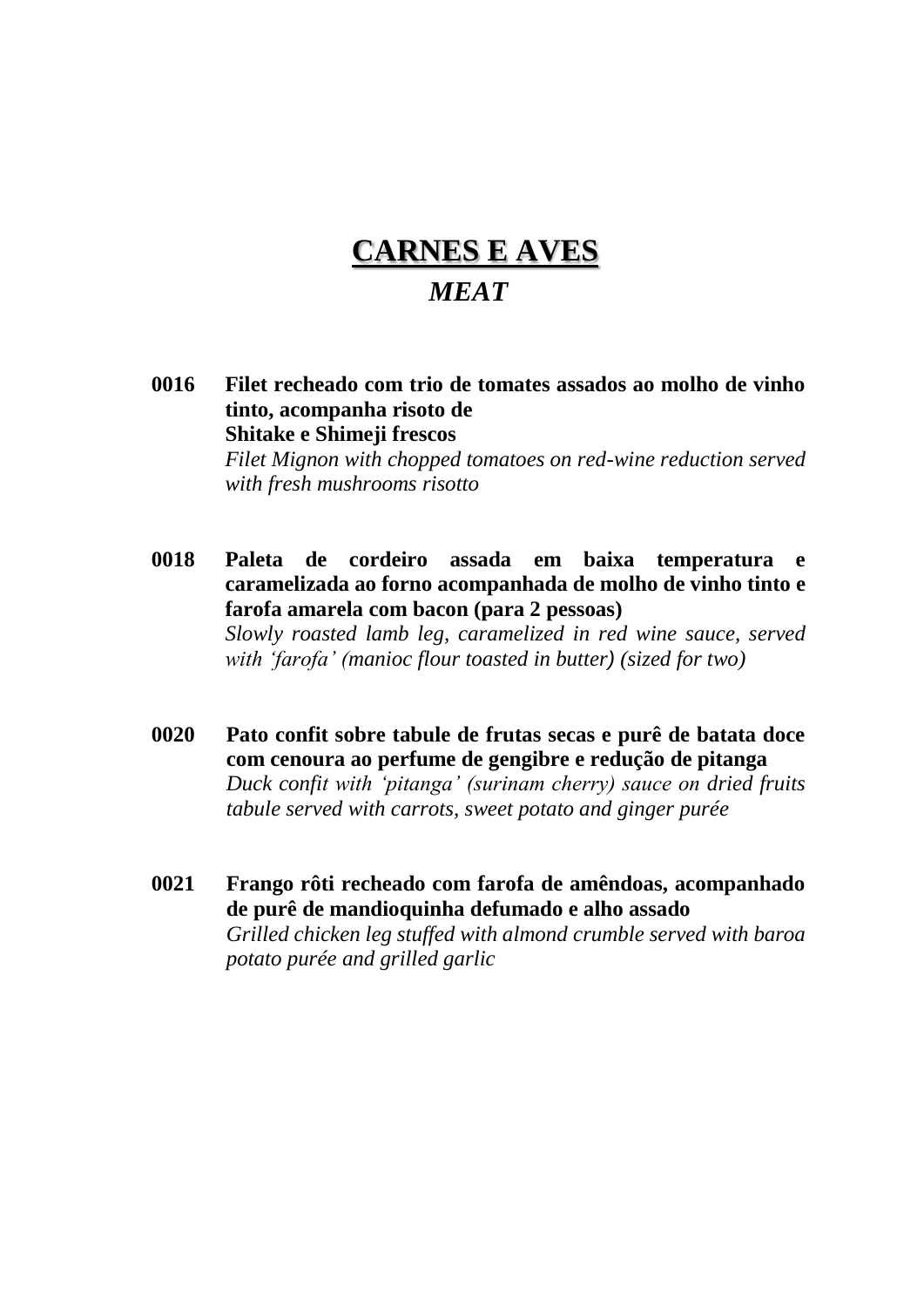# **MASSAS**  *PASTA*

- **0022 Rondelli à quatro queijos (requeijão, mussarela, provolone, parmesão) com molho bechamel e fio de pesto de manjericão** *Four cheeses rondelli (cottage cheese, mozzarella, provolone, parmesan) with béchamel sauce and basil pesto*
- **0023 Cannelloni de espinafre e ricota com molho bechamel e fio de pesto de manjericão** *Spinach and ricotta canelloni with béchamel sauce and basil pesto*
- **0024 Spaghetti al sugo com camarões grelhados** *Spaghetti with grilled shrimp and tomato sauce*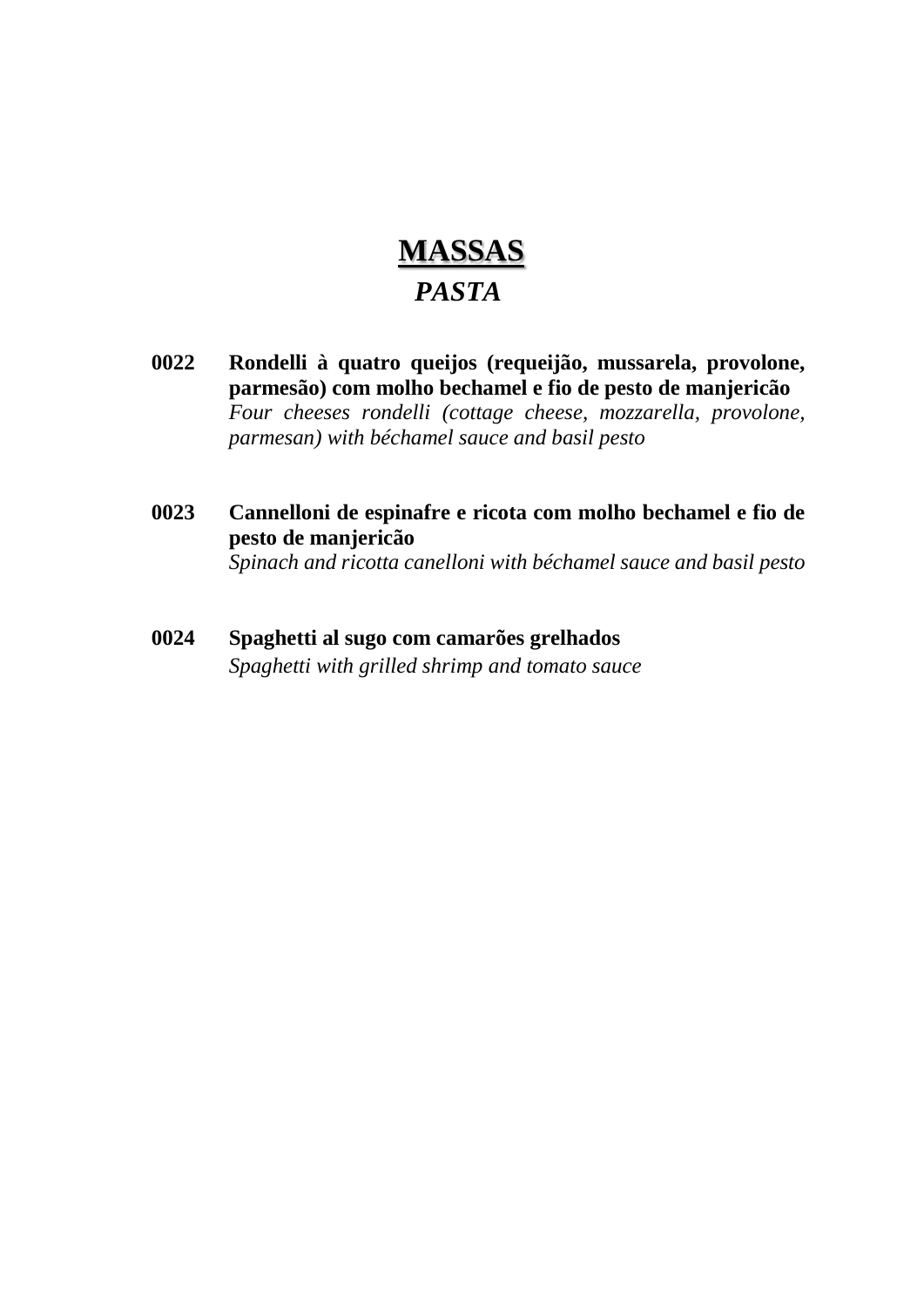### **VEGETARIANOS**

#### *VEGETARIAN*

- **2165 Spaghetti de vegetais com castanhas de caju e nozes, temperado com pimentões, cebola roxa e cogumelos frescos**  *Vegetables spaghetti with cashew nuts, bell pepper, red onion and fresh mushroons*
- **2166 Legumes marinados al sugo e gratinados com queijo parmesão R\$ 52,00** *Vegetables au gratin with tomato sauce and parmesian cheese*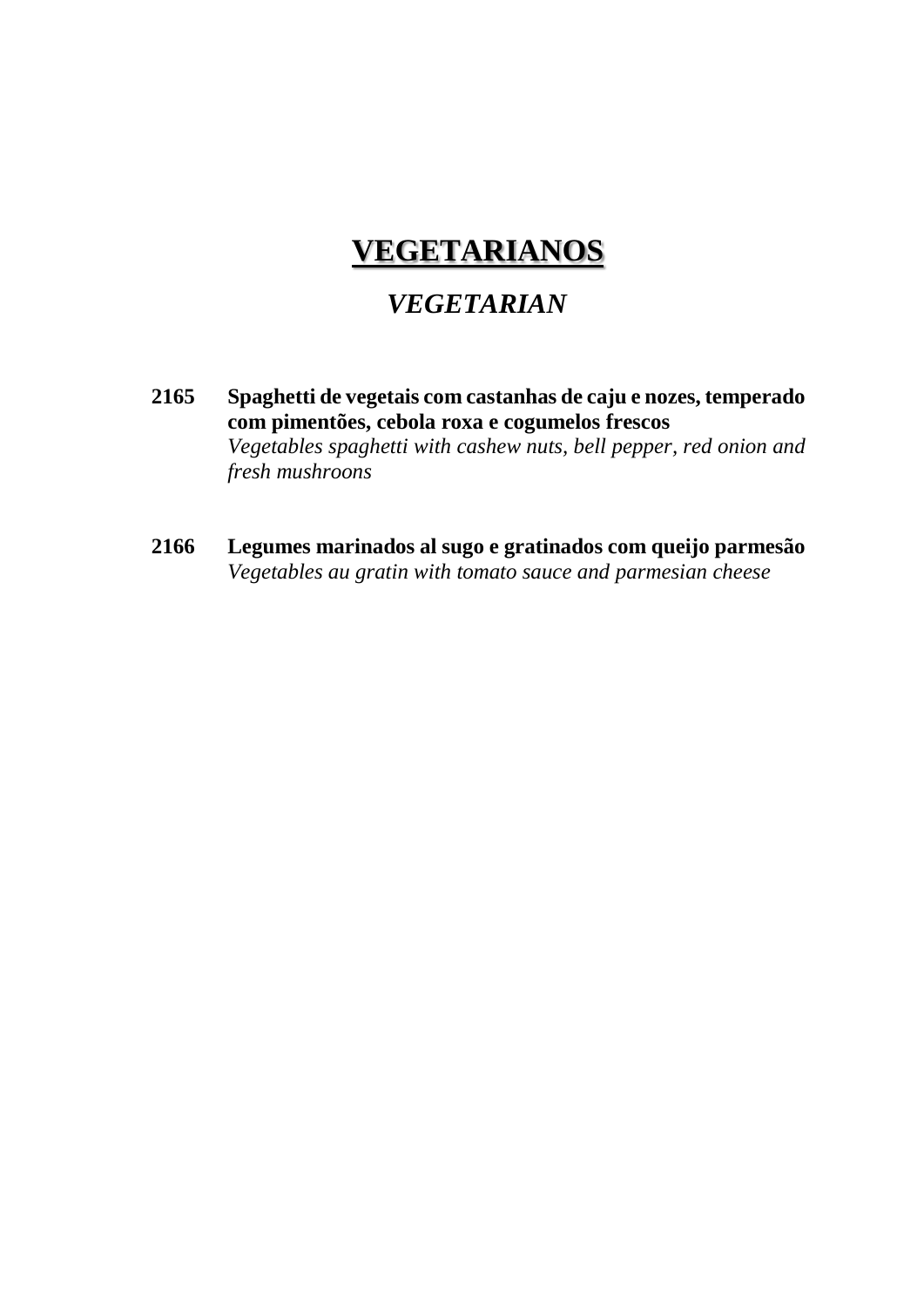## **MENU KIDS**  *KIDS MENU*

- **2288 Filé Mignon grelhado servido com batatas fritas e arroz R\$ 57,00** *Fillet mignon served with french fries and rice*
- **2289 Filé de frango grelhado, servido com batatas fritas e arroz R\$ 52,00** *Grilled chicken served with french fries and rice*
- **2290 Spaghetti com molho branco ou molho ao sugo** *Spaghetti with white sauce or tomate sauce*